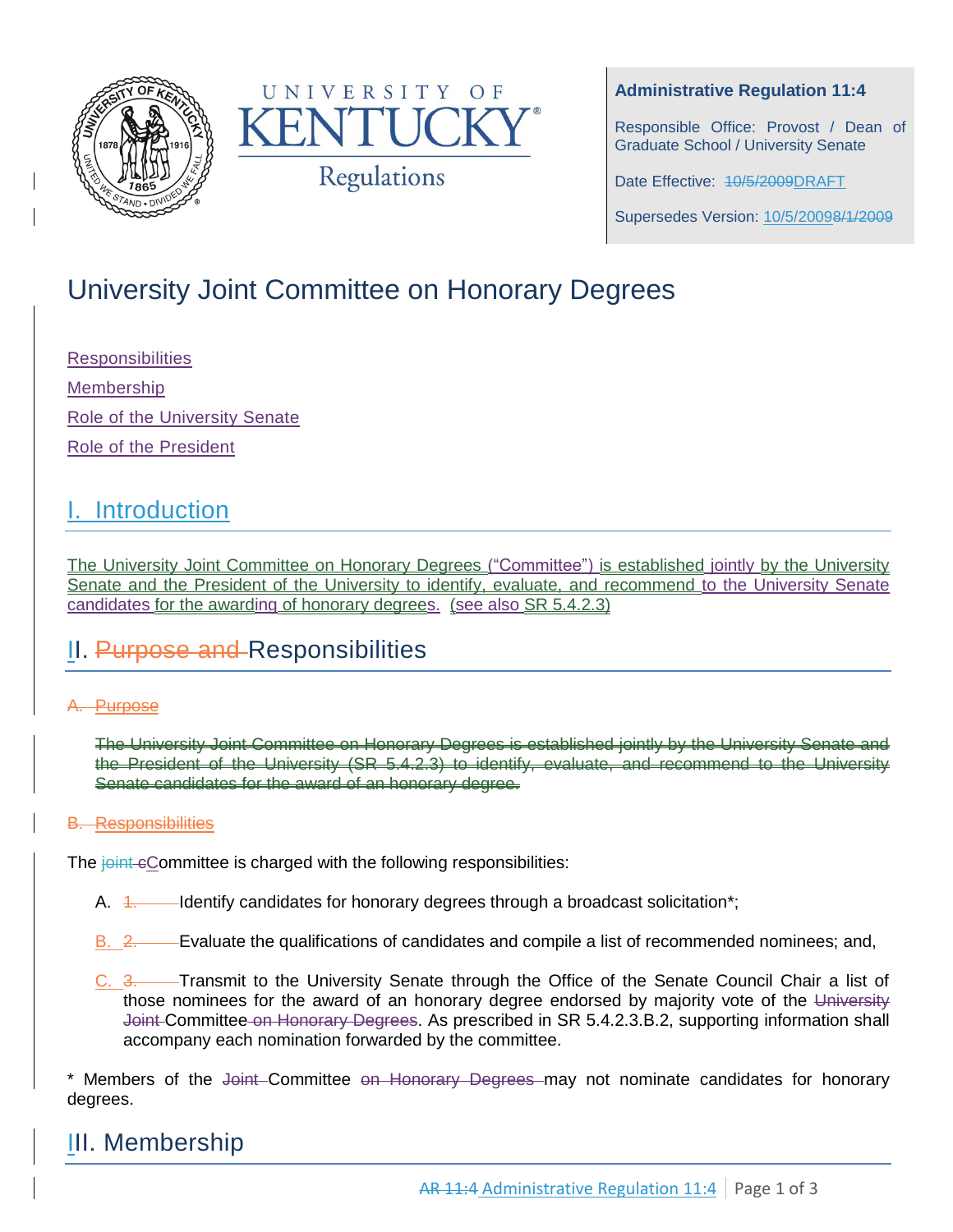#### A. Membership Composition

The University Joint-Committee on Honorary Degrees-shall be appointed by the President in his role as the Chair of the University Senate and shall consist of seven (7) appointed members and four (4) exofficio members. Appointed members and ex officio members are designated as voting or non-voting below.

#### 1. Appointed Members

- (a) Four (4) members shall be selected by the Senate Council from the University Faculty (voting).
- (b) Two (2) members shall be selected by the President from the University Faculty (voting).
- (c) One appointed member of the Board of Trustees ("Board") shall be selected by the Board-Chair of the Board of Trustees ("Board Chair") to serve as the Board's Liaison (non-voting) to the eCommittee.

#### 2. Ex-Officio and other Members

- (a) The Provost, or the Provost's designee, shall serve as an *ex officio* member on the committee (voting).
- (b) The Dean of the Graduate School shall serve as an *ex officio* member on the committee (voting).
- (c) The Senate Council Chair shall serve as *ex officio* member of the committee (non-voting).
- (d) The President shall designate one other ex officio member of the committee from the senior administration (non-voting).
- 3. Committee Chair

The Dean of the Graduate School shall serve as the eCommittee Chair, unless unavailable, in which case the President, in consultation with the Senate Council Chair, shall designate the  $e$ Committee Chair from the faculty members appointed as in Section III.A.1(a)&(b) herein.

4. Quorum

A majority of voting members shall constitute a quorum for cCommittee action.

#### B. Conditions for Appointment

- 1. The six (6)  $e$ Committee members appointed from the University Faculty shall have staggered threeyear appointments. The Board Liaison shall have a one-year appointment, and may be renewed at the discretion of the Board Chair. Ex Officio members are standing members of the committee.
- 2. The President and Senate Council Chair shall confer each year before finalizing the faculty membership on the University Joint Committee on Honorary Degrees to ensure that the proposed list of faculty appointees is broadly representative of the faculties of the University faculty.

## **HIIV.** Role of the University Senate

A. Nominations to the Board of Trustees